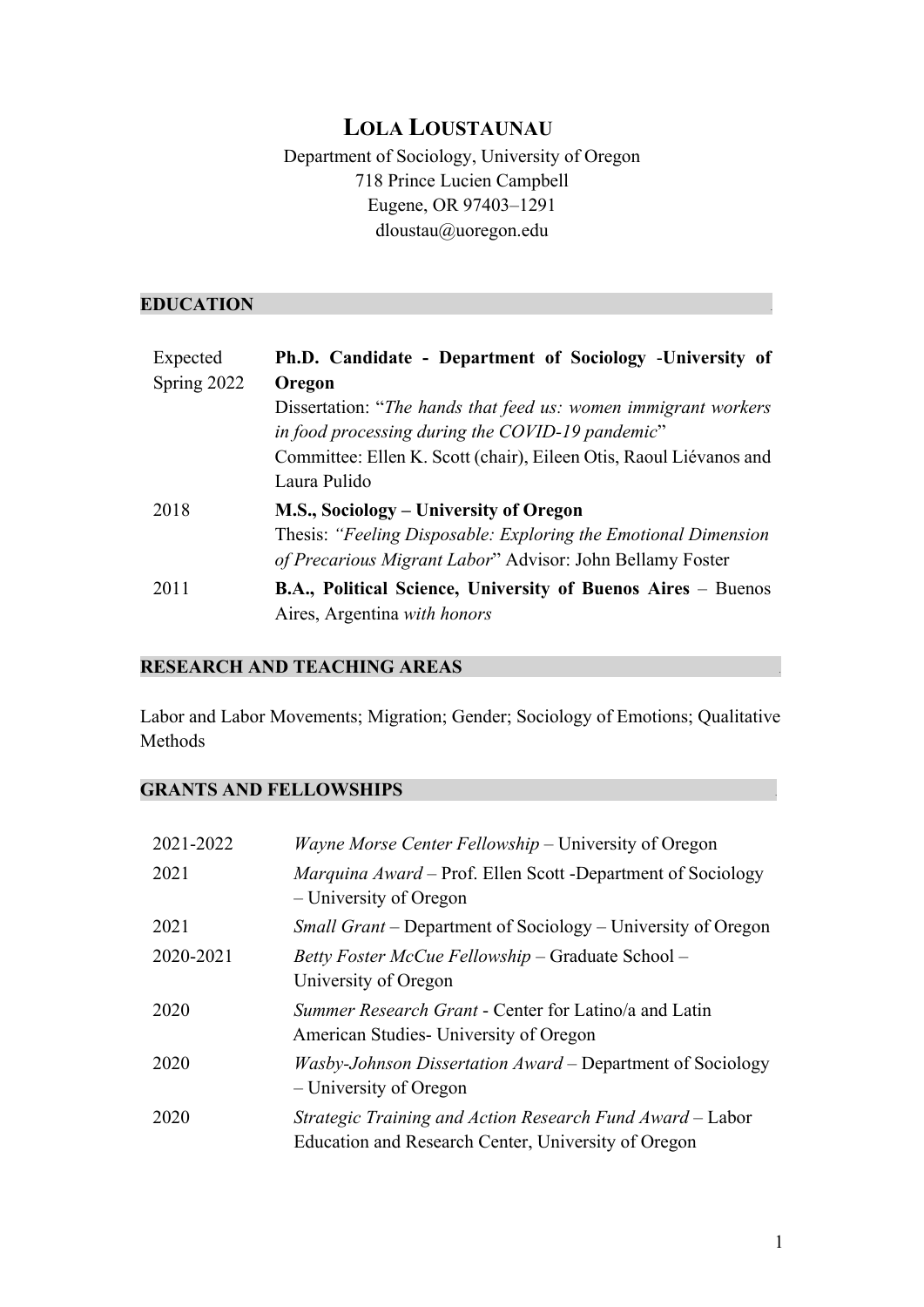| 2020      | Travel Grant - Center for Study of Women and Society -<br>University of Oregon                                     |
|-----------|--------------------------------------------------------------------------------------------------------------------|
| 2020      | Small Grant – Department of Sociology – University of Oregon                                                       |
| 2019-2020 | Sandra Morgen Public Impact Fellowship - Graduate School -<br>University of Oregon                                 |
| 2019-2020 | Joan Acker Graduate Fellow - Department of Sociology -<br>University of Oregon                                     |
| 2019      | Research Award for Data Collection and Presentation-<br>Department of Sociology - University of Oregon             |
| 2018      | Best Master Thesis – Department of Sociology – University of<br>Oregon                                             |
| 2018      | Marquina Award - Prof. John Bellamy Foster- Department of<br>Sociology – University of Oregon                      |
| 2018      | Research Grant - Transportation Project - Prof. Raoul<br>Lievanos - Department of Sociology - University of Oregon |
| 2017      | Marquina Award - Prof. Ellen Scott - Department of Sociology<br>– University of Oregon                             |
| 2017      | Small Grant – Department of Sociology – University of Oregon                                                       |
| 2017      | Graduate Student Research Support Grant - Center for the<br>Study of Women & Society                               |
| 2015      | Autonomous Metropolitan University of Mexico Scholar -<br><b>Labor Studies Department</b>                          |
| 2014      | Fulbright Scholar-Young Leaders Seminar - University of<br>Massachusetts- Amherst, USA                             |

### **PUBLICATIONS** .

### **Refereed Journal Articles**

- Loustaunau, Lola, Lina Stepick, Ellen Scott, Larissa Petrucci, and Miriam Henifin. 2021. "No Choice but to Be Essential: Expanding Notions of Precarity During COVID-19." *Sociological Perspectives*
- § Alverez, Camila, Lola Loustaunau, Larissa Petrucci, and Ellen Scott (equal coauthors). 2019. "Impossible Choices: How Workers Manage Unpredictable Scheduling Practices." *Labor Studies Journal*

### **Manuscripts in Review**

- Loustaunau, Lola "Feeling Disposable: Exploring the Emotional Dimension of Precarious Migrant Labor"- *Revise & Resubmit Sociological Forum*
- Loustaunau Lola, Mauricio Betancourt, Brett Clark and John Bellamy Foster, **"***Worse than Slavery*?: Racialized Contract Labor, the Corporeal Rift, and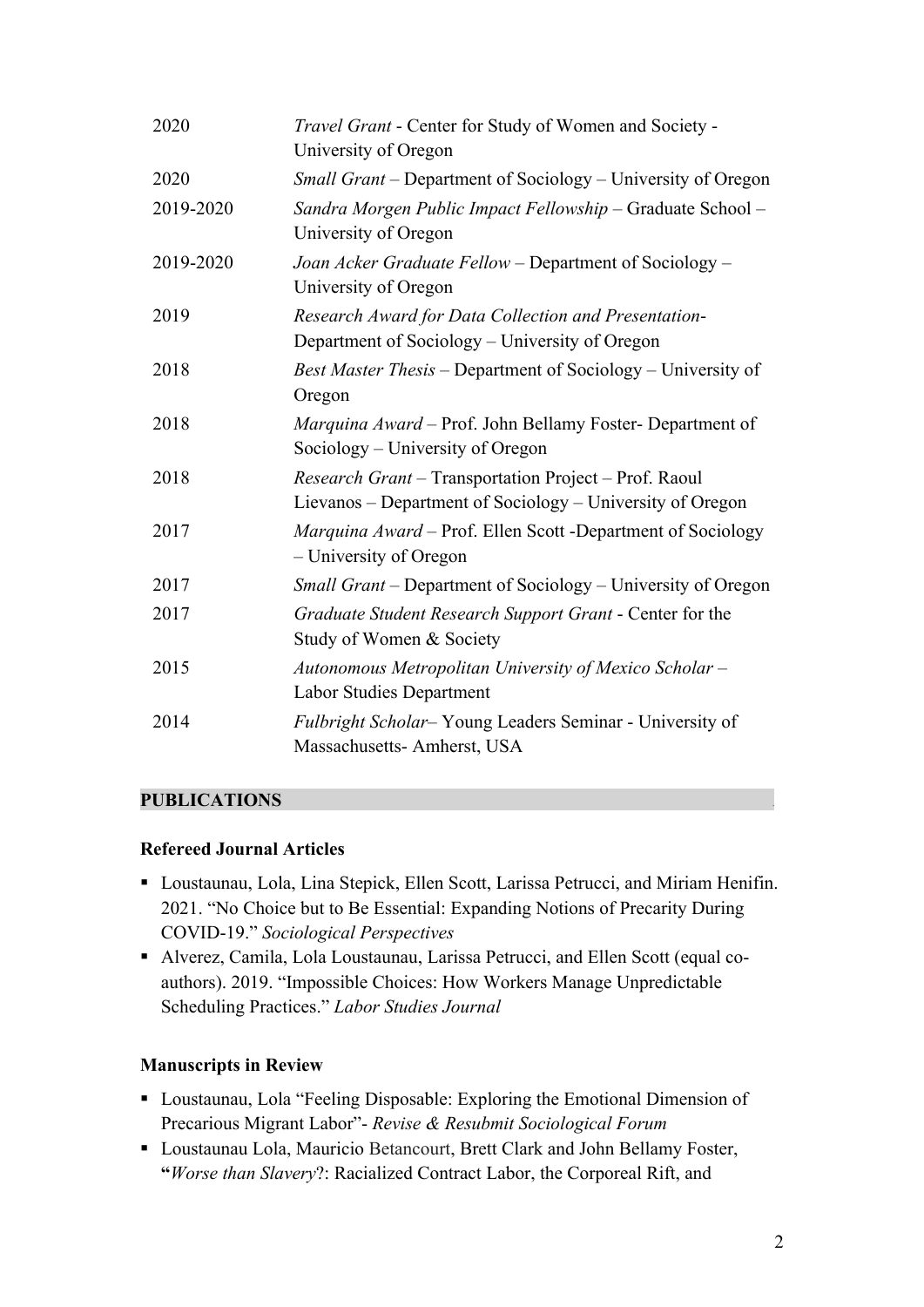Ecological Imperialism in Peru's Nineteenth-Century Guano Boom" – *Under review Journal of Peasant Studies*

■ Petrucci, Larissa, Lola Loustaunau, Ellen Scott, and Lina Stepick. "Persistent Unpredictability: Workers' experiences with the first statewide scheduling legislation" -*Revise & Resubmit Industrial and Labor Relations Review*

### **Research Reports**

- Loustaunau, Lola, Larissa Petrucci (lead authors), Amelia Coffey, Eleanor Lauderback, H. Elizabeth Peters, Ellen Scott, and Lina Stepick. 2020. "Combatting Unstable Schedules for Low-wage Workers in Oregon." *Urban Institute*, Washington, D.C.
- Lafer, Gordon and Lola Loustaunau. 2020. 'Fear at work: An inside account of how employers threaten, intimidate, and harass workers to stop them from exercising their right to collective bargaining'. *Economic Policy Institute*.
- Loustaunau, Lola, Larissa Petrucci, Ellen Scott, and Lina Stepick (equal coauthors). 2020. "Assessing the Initial Impacts of the First Statewide Predictive Scheduling Law." *Center for Popular Democracy*, Los Angeles, CA.
- McNicholas, Celine, Margaret Poydock, Julia Wolfe, Ben Zipperer, Gordon Lafer, and Lola Loustaunau. 2019. "Unlawful: U.S. Employers Are Charged with Violating Federal Law in 41.5% of All Union Election Campaigns." *Economic Policy Institute*. Retrieved January 20, 2020 (https://www.epi.org/publication/unlawful-employer-opposition-to-unionelection-campaigns/).

# **Book Reviews**

■ Loustaunau, Lola. 2021. "Fighting the 'Immigrant Threat' Narrative." *Monthly Review*. Retrieved January 7, 2021 (https://monthlyreview.org/2021/01/01/fighting-the-immigrant-threat-narrative/).

# **Public Sociology**

- § Loustaunau, Lola, Larissa Petrucci, Ellen Scott, and Lina Stepick. 2020. "The New Emotional Hazards of the Workplace Under COVID-19." Research Brief, *The Conversation*
- Stepick, Lina, Lola Loustaunau Larissa Petrucci, and Ellen Scott. 2020. "#ForeverEssential: What Does It Mean to Be a Low-wage Essential Worker in the Age of COVID-19?" Research Brief, *Scholars Strategy Network*
- Loustaunau, Lola. 2019. "Los límites de la retórica pro-migrantes: la persistencia del nacionalismo en el movimiento obrero estadounidense" *Revista Común*. May, 13th. https://www.revistacomun.com/blog/los-lmites-de-la-retrica-pro-migrantesla-persistencia-del-nacionalismo-en-el-movimiento-obrero-estadounidense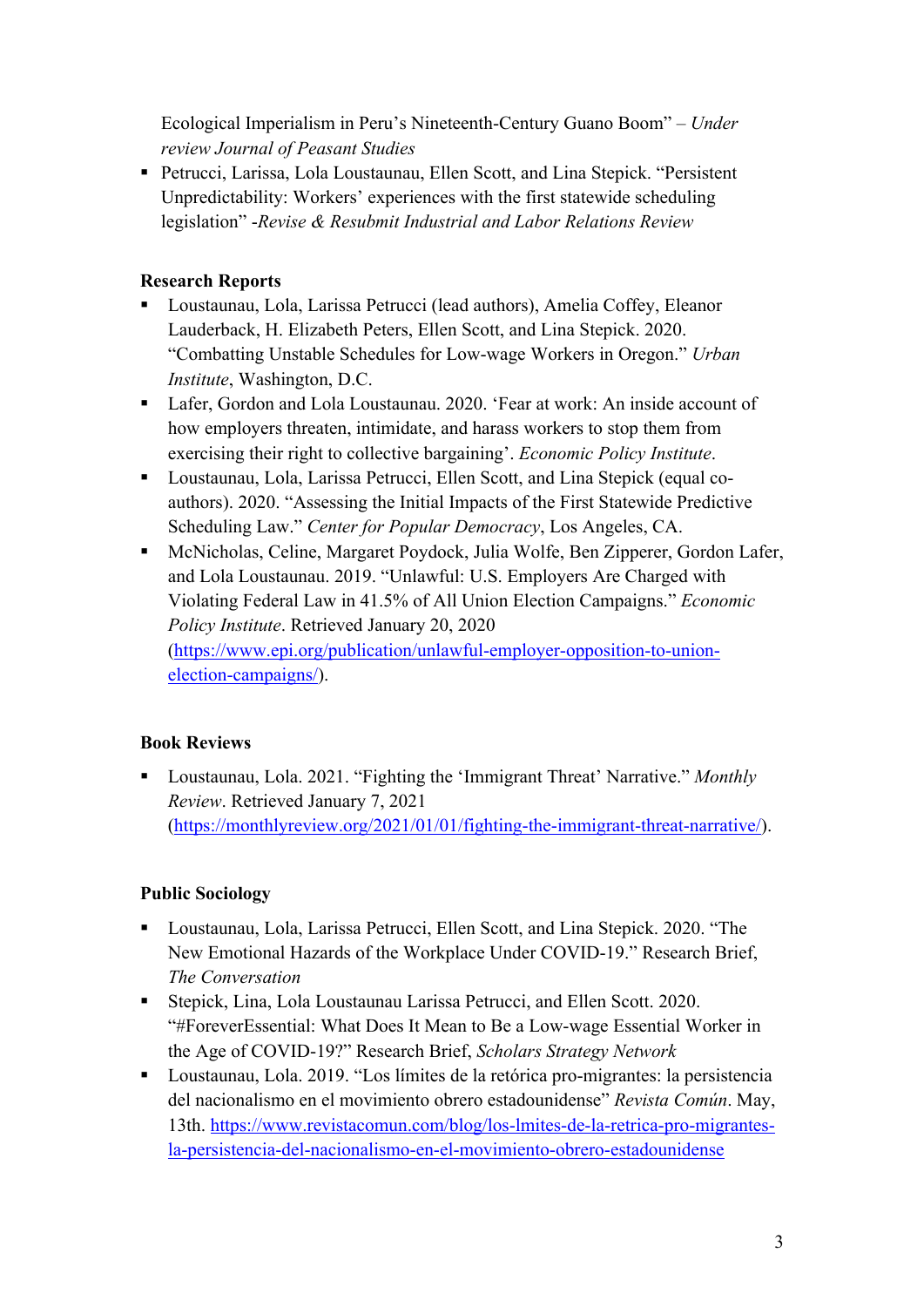■ Rocca, Facundo, Emmanuel P. Romero, Lola Loustaunau, and Javier Waiman. 2016. "Para leer (contemporáneamente) a Marx." *Revista Márgenes*, May 6.

#### **RESEARCH EXPERIENCE** *.*

| $2016-$<br>Present | <i>Research Assistant</i> – Unpredictable Scheduling Project I & II, P.I.<br>Prof. Ellen Scott and Ph.D. Lina Stepick – University of Oregon                                                                                                  |
|--------------------|-----------------------------------------------------------------------------------------------------------------------------------------------------------------------------------------------------------------------------------------------|
| 2017-2019          | <i>Research Assistant</i> , Labor Education & Research Center, P. I. Prof.<br>Gordon Lafer – University of Oregon                                                                                                                             |
| 2018               | <i>Research Assistant</i> - Equity, Immigrants, and Transportation<br>Surveys: Casing Low-Coverage Areas for Future Research in<br>Portland, Oregon - P.I. Prof. Lievanos – University of Oregon and<br>Portland State University             |
| 2014-2015          | <i>Research Assistant</i> -National Council of Technical and Scientific<br>Research – Multiannual Research Project 2013-2015<br>"Contemporary transformations in workers collective organization<br>in Argentina" P.I. Prof. Agustin Santella |

### **PRESENTATIONS** .

#### **Conference participation**

- § *"Can We Legislate to Increase Schedule Predictability?"* With Larissa Petrucci and Ellen Scott. Panel, Where Research Meets Key Practice and Policy Decisions at the State and National Levels. American Sociological Association, San Francisco, CA, 2020
- § *"Work Scheduling Conditions, Fair Workweek Policies and Their Effects on Workers` and Families` Well-Being"* With Larissa Petrucci, Ellen Scott, and Lina Stepick. Panel. Work and Family Researchers Network Conference, New York, NY, 2020
- § *Making it work for workers and families: analyzing the Fair Work Week Act,* With Lola Loustaunau, Ellen Scott, and Lina Septick. Panel, Sustainable Schedules? Working Time and Implications for Workers and Organizations. Labor and Employment Relations Association, Portland, OR, 2020.
- *Losing the freedom to organize collectively: tracing stories of labor struggle through U.S. Department of Labor forms between 2012-2018*, Society for the Study of Social Problems Conference, New York, NY 2019
- § *Feeling disposable: Exploring the Emotional Structure of Precarious Migrant Labor*, American Sociological Association Conference, Philadelphia, PA 2018
- § *Organizing against disposability: the fight of migrant bakery workers in Portland,*  International Labor Process Conference, Buenos Aires, Argentina 2018
- § *Impossible Choices: How Workers Manage Unpredictable Scheduling Practices*, with Camila Alvarez, Society for the Study of Social Problems Conference, Montreal, Canada, 2017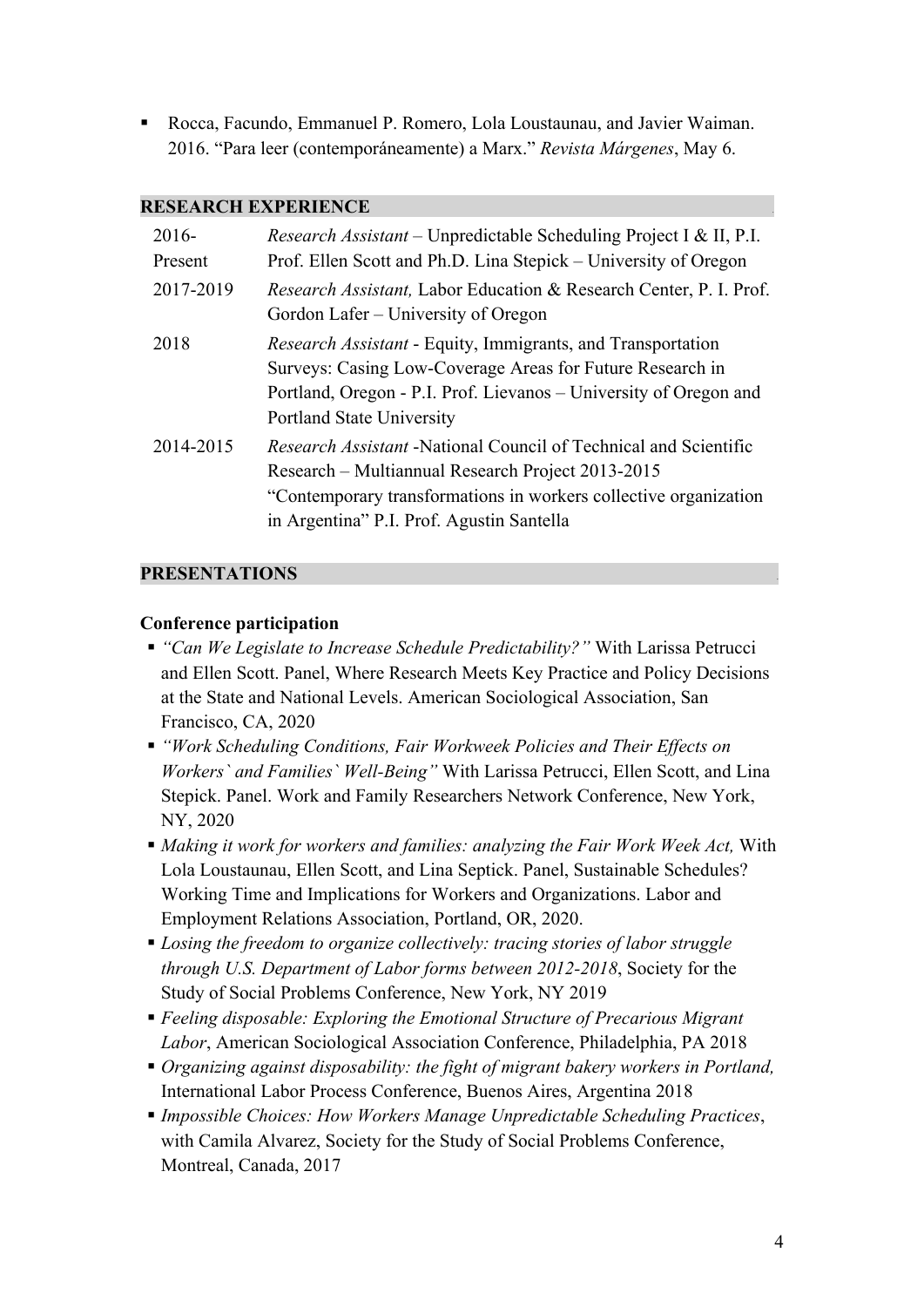- § *Burócratas, Funcionarios o Precarizados. Sobre la conceptualización del trabajador estatal*, IX Congress of the Political Science Latin American Association (ALACIP), in Bogotá, Colombia, 2013
- § *Explorando la naturaleza del antagonismo entre el Estado y los trabajadores estatales*, XXIX Congress of the Latin American Sociological Association (ALAS), Santiago de Chile, Chile 2013

### **Colloquia**

- § "*Feeling disposable: Exploring the Emotional Structure of Precarious Migrant Labor*", University of Oregon, Department of Sociology Colloquium, 2018
- § **"***Organizing against disposability the fight of migrant bakery workers in Portland*" University of Oregon, Labor Education and Research Center, 2018
- § "*Impossible Choices: How Workers Manage Unpredictable Scheduling Practices*" University of Oregon, Department of Sociology Colloquium, 2017

### **Guest Lectures and Invited Talks**

- "Contemporary debates on precarious and migrant labor" University of Oregon Sociology, SOC 301: Work and Occupations, 2019
- Research panel presentation, Workers' Rights in the Gig Economy Conference, The Worker Institute at Cornell, New York City, April 27-28. 2018

### **TEACHING EXPERIENCE** .

### **Training**

Teaching in the Social Sciences Pedagogy Graduate Course, University of Oregon, 2016

### **Sociology – Instructor of record**

Sociology of Labor: Unfree Labor and Capitalism, Winter 2020 Sociology of Emotions, Summer 2018

### **Sociology - Teaching Assistant**

Sociology of Gender, Spring 2020; Social Inequalities x2, Fall 2017, 2019; Self and Society Spring 2017, Development of Sociology Winter 2017; Introduction to Sociology x4, Fall 2015, Winter 2016, Spring 2016, Fall 2020

### **PROFESSIONAL SERVICE** .

### **Conference Organizing**

§ Coordinator Section "*Contemporary Interpretations of Marxism*", Latin American Congress of Social Theory; Buenos Aires, Argentina, 2015, 2017, 2019